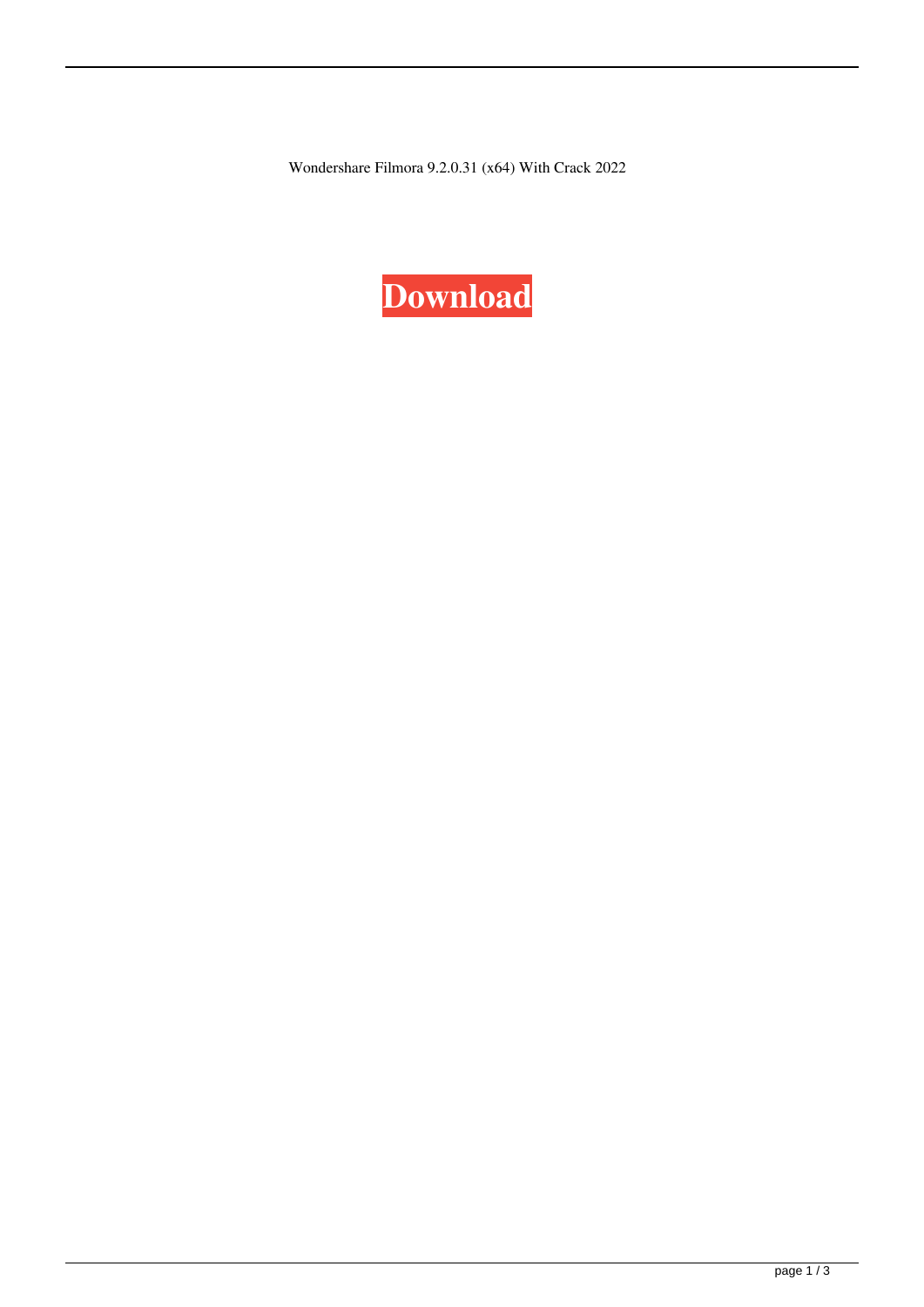You can edit your videos, change the video's transition effect, and add text. The new Windows Movie Maker is the fullyfeatured video creation and editing program. Edit videos easily and quickly using the intuitive layout. Take videos with your webcam, or take a picture with your smartphone. The powerful video editor makes it easy to create professional-looking videos. You can trim, cut, crop, resize, add text, music, effects, titles, and voice-overs. Add filters to give your video a polished look. Enhance your home movies with a variety of transitions including fade, slide, and wipe. Create a photo slideshow in minutes. Add music to your slideshow, or sync the audio to the video....Q: Export HTML to Word Doc (Word 2007) I'm looking for an application to export an HTML document to a word document. There is nothing special about the HTML, it's a simple description of a product. We need it to be in word format, as a template for orders. Requirements: Save file to local drive, not online Easy to use Here are some solutions I've seen: Fireworks OpenOffice Wordpad I don't want to have to use Word and manually insert tags (such as and ) I want to be able to do it from a web application. If the application can open the HTML and save it to a file, that's fine too. A: You don't need to use Word, to create a template. Just create a new blank document with desired size, and save it as a template. Next time when a new product order comes in, just upload the product HTML data into this template and Word will do the rest of the job for you (namely creating the document). This might be useful too: Using template for in Word 2007 To show you a visual representation of the process (using VBA) I created a template in this way: Create a new blank document with desired size. Save the document as a template (save as macro enabled template) Open your HTML file in the editor, select all (ctrl + A) Insert > Macro > Macros > Macro > Run Macro The macro will run. You'll find the macro in the template document. Now click in the frontmost dialog that says "Macro" on the right side, then click on "Insert > Macro" You will